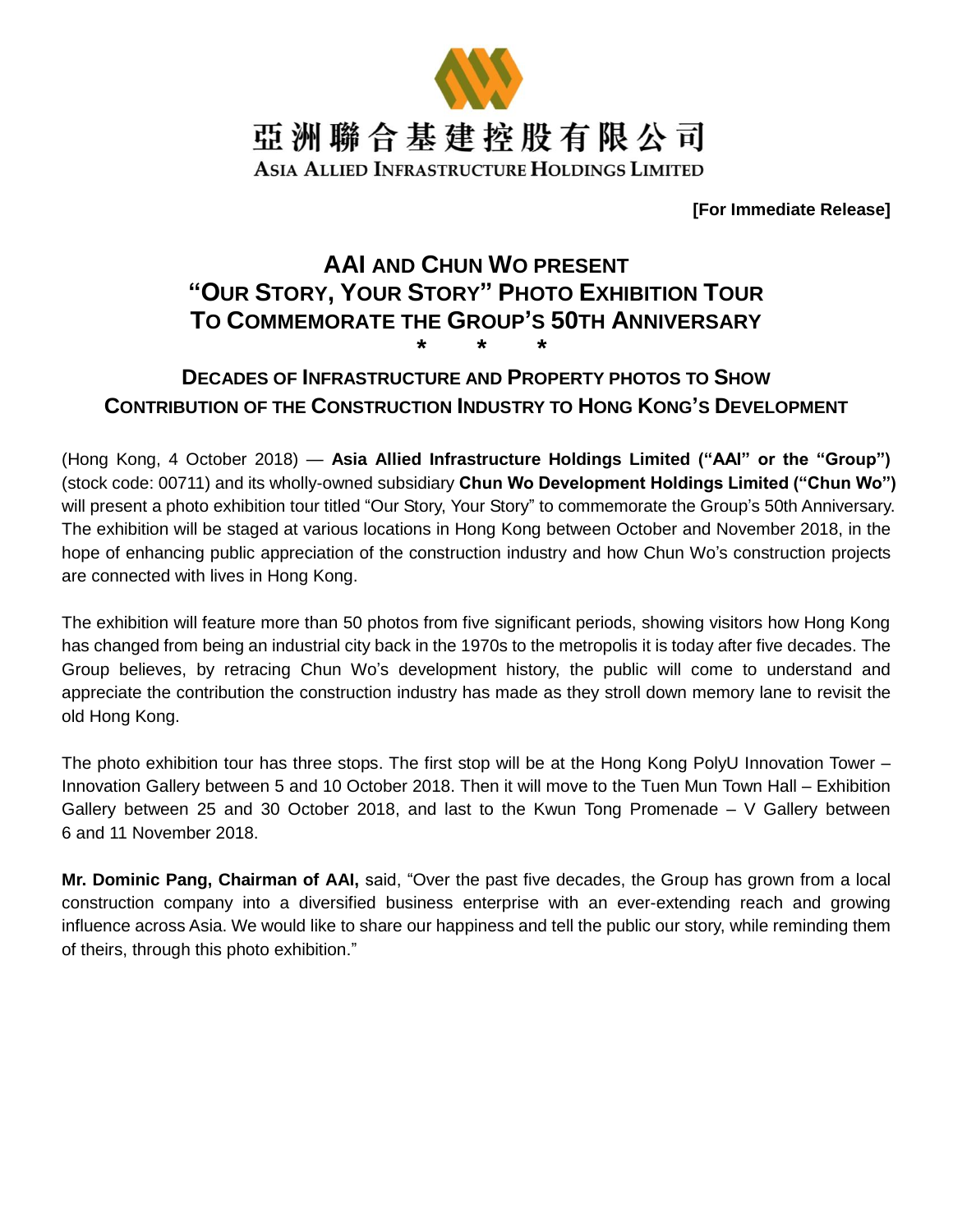*AAI AND CHUN WO PRESENT "OUR STORY & YOUR STORY" PHOTO EXHIBITION TOUR TO COMMEMORATE THE GROUP'S 50TH ANNIVERSARY 4 October 2018*



## **Construction of Structure of Sheung Wan Station Concourse of Mass Transit Railway**

The earliest signature railway projects - Construction of Structure of Sheung Wan Station Concourse of Mass Transit Railway and opened on 23 May 1986.

\*Photo is provided courtesy of MTR Corporation Limited



### **Redevelopment of Peak Tower**

The redevelopment of the iconic Peak Tower in 1994 (a major retail destination) was one of the Group's most challenging projects due to the location's humidity, sloped environment, and low visibility due to height.